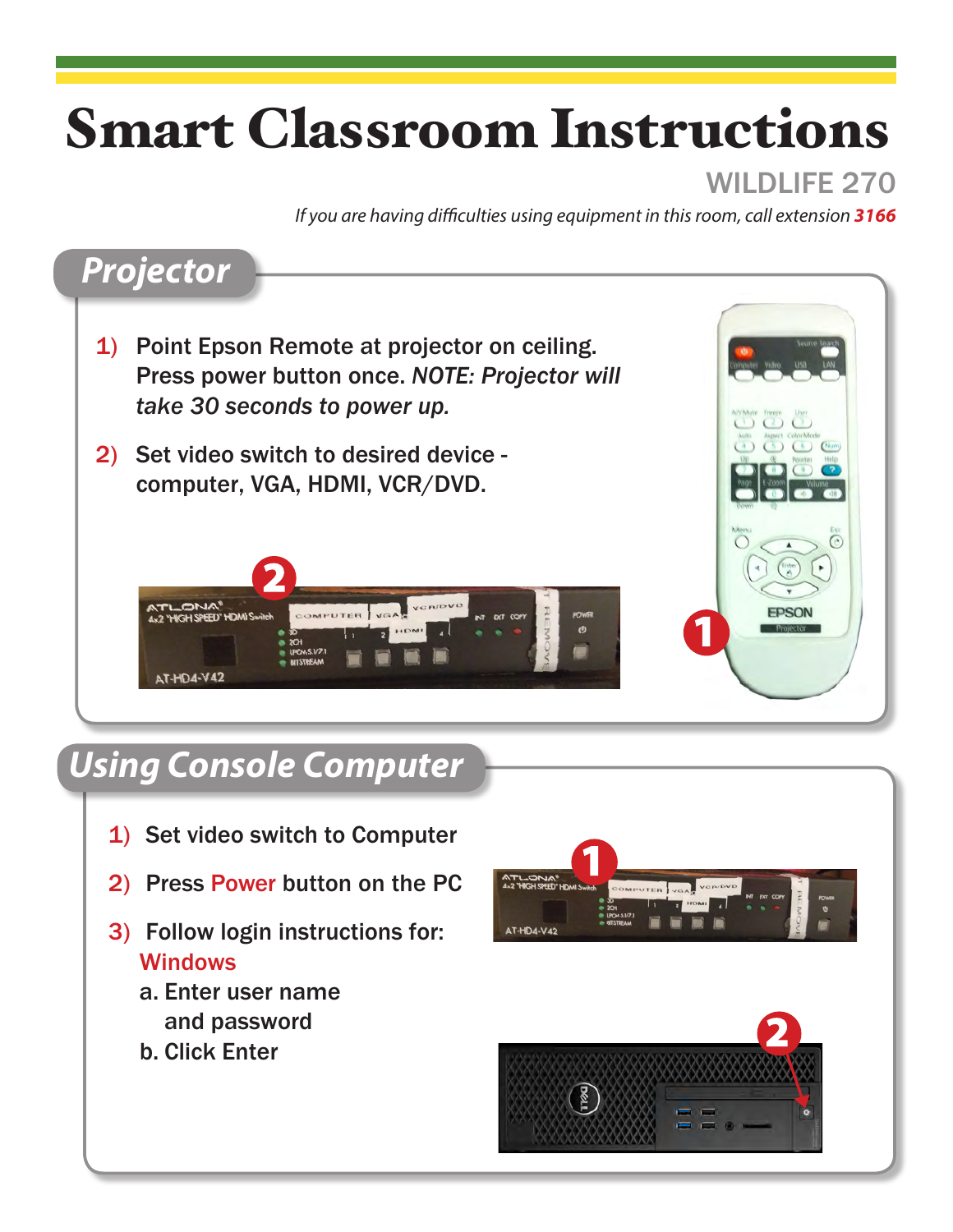### *Using a Laptop*

- 1) Turn on your laptop.
- 2) Press HDMI or VGA on video switch box.
- 3) Connect the Laptop Video cable to the video output port on your laptop.
- 4) Connect your laptop's AC adapter to a power outlet and start up your laptop.
- 5) If you still do not see an image, refer to the laptop troubleshooting guide later in these instructions.
- 6) When finished, shut down your laptop and disconnect all cables.
- 7) Proceed to shutting down the rest of the equipment. Follow the instructions later in this guide, Powering Down the System.

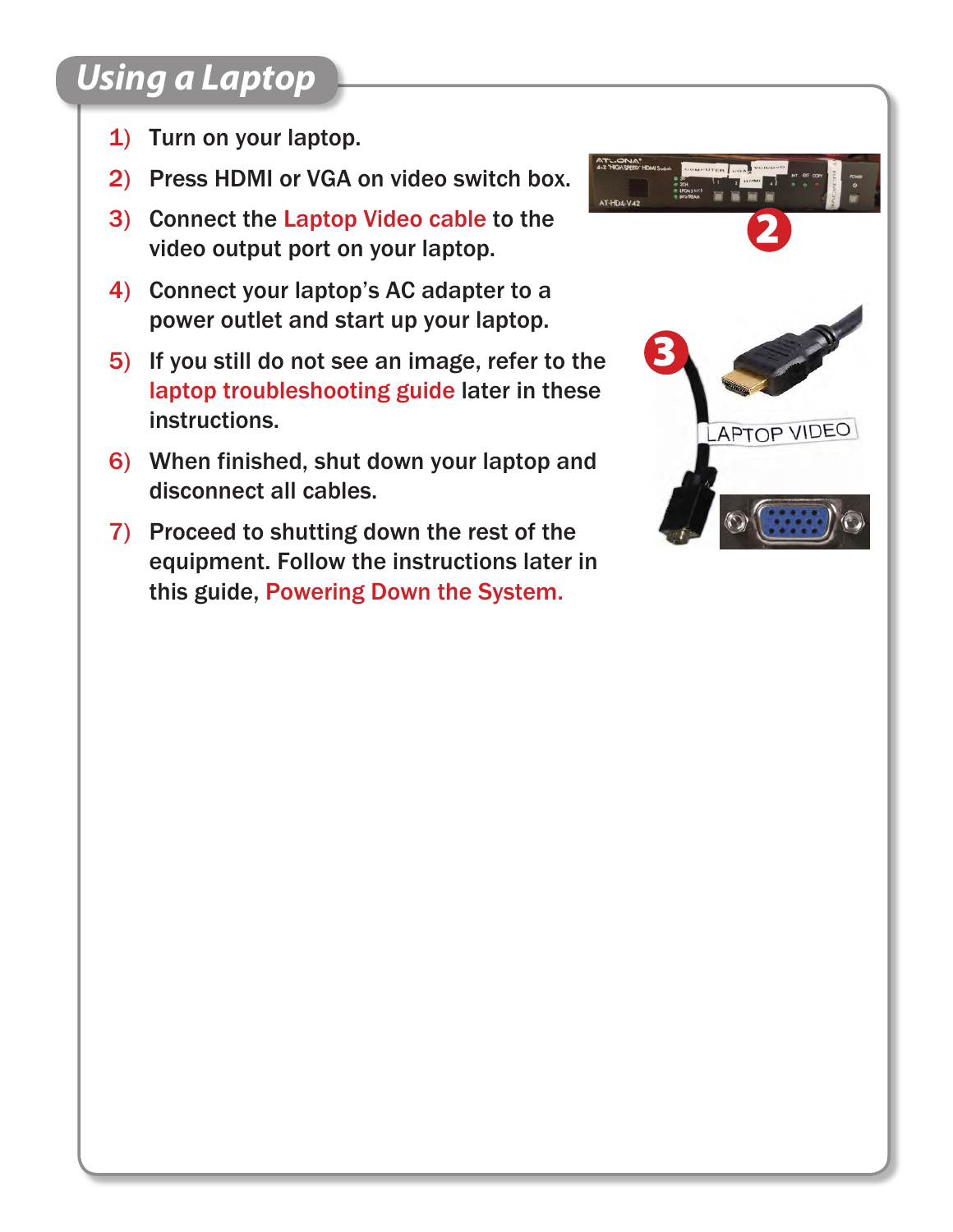# *Sound and Video*

### Amplifier (sound)

- 1) Flip ON/OFF switch up to power on speakers.
- 2) Flip In1 switch on for computer or DVD.
- 3) Flip In2 switch on for laptop.
- 4) Adjust volume as needed.

### Playing a DVD/VHS

- 1) Power on and control the DVD/VCR Player using the pressing the power button on the left side of the player.
- 2) Insert media.
- 3) Set video switch box to VCR/DVD.
- 4) Set amplifier to Comp/DVD.